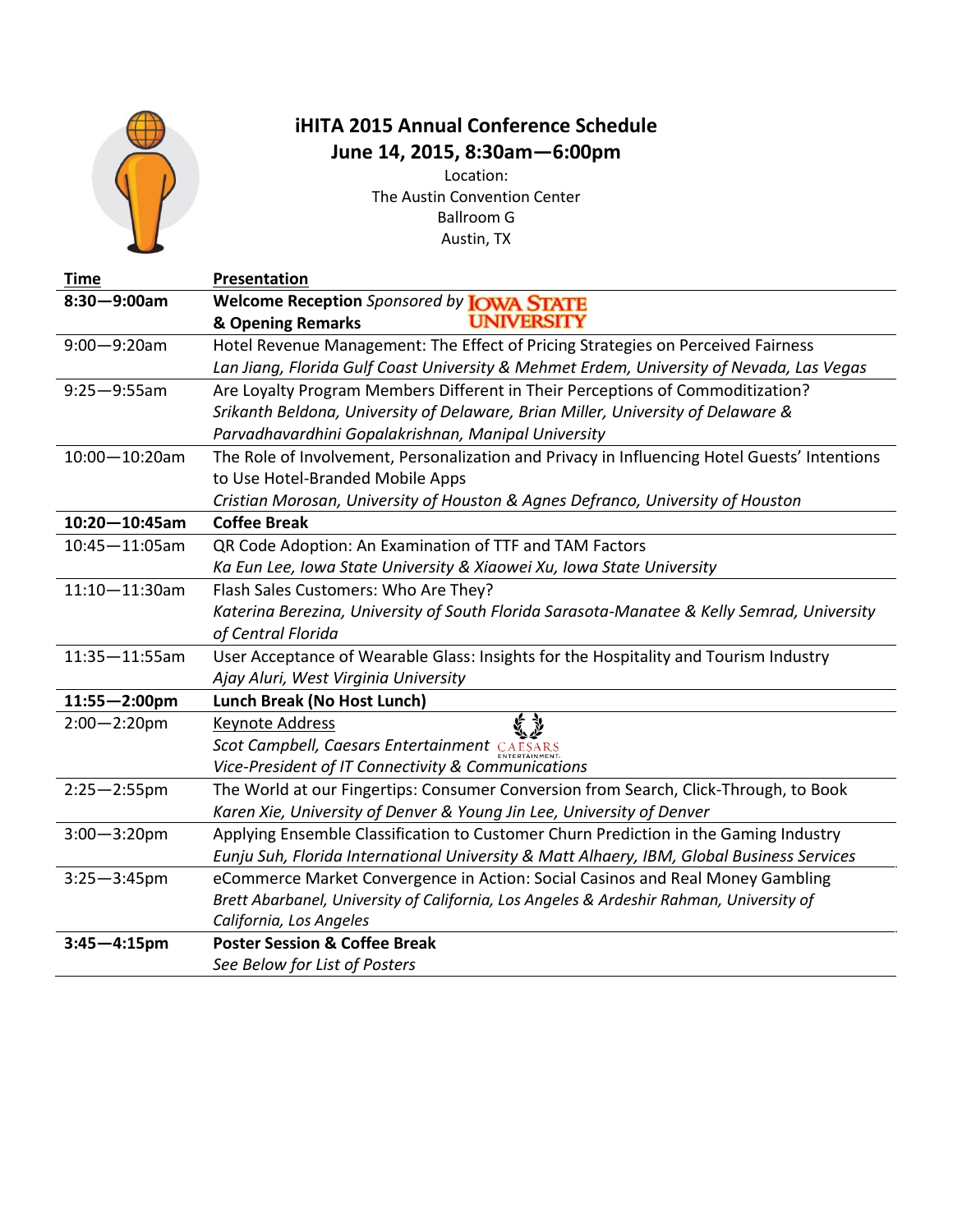| $4:15 - 4:35$ pm        | The Impact of Manager Responses on the Helpfulness of Online Reviews                          |
|-------------------------|-----------------------------------------------------------------------------------------------|
|                         | Linchi Kwok, California State Polytechnic University Pomona & Karen Xie, University of Denver |
| $4:40 - 5:00 \text{pm}$ | The influence of Website Interactivity on Brand Experience, Brand Equity, Brand Choice, and   |
|                         | Brand Associations: A Behavioral Intention Approach in Hotel Websites                         |
|                         | Albert Barreda, Missouri State University, Fevzi Okumus, University of Central Florida,       |
|                         | Khaldoon Nusair, Sultan Qaboos University, Anil Bilgihan, Florida Atlantic University &       |
|                         | Ahmet Bulent Ozturk, University of Central Florida                                            |
| $5:05 - 5:25$ pm        | Where is IT going? An Overview of Technology Decision Makers' Perceptions in the U.S. Lodging |
|                         | Industry                                                                                      |
|                         | Mehmet Erdem, University of Nevada, Las Vegas, Atahan Atadil, University of South Carolina,   |
|                         | Sungsik Yoon, University of Nevada, Las Vegas & Lan Jiang, Florida Gulf Coast University      |
| $5:30 - 6:00$ pm        | <b>Awards Ceremony</b>                                                                        |
|                         | HFTP Best Research Paper Award                                                                |
|                         | <b>HFTP Best Presentation Award</b>                                                           |
|                         | <i>iHITA Best Poster Award</i>                                                                |
|                         | <b>Closing Remarks</b>                                                                        |
| $6:00 - 7:00$ pm        | <b>Business Meeting (Executive Board and Members in Good-Standing)</b>                        |

*\* All items on this schedule are subject to change*

### **Poster Presentations: Ballroom G, 3:45—4:15pm**

| Board A | Can Complaints Be Humorous? An Investigation of the Influence of Guest Complaints in a      |
|---------|---------------------------------------------------------------------------------------------|
|         | Humorous Manner on Hotel Mangers Willingness to Perform Service Recovery and                |
|         | <b>Customer Satisfaction</b>                                                                |
|         | Mai Wu, Iowa State University & Thomas Schrier, Iowa State University                       |
| Board B | Utilization of Mobile Applications in Meetings and Events                                   |
|         | Thomas Schrier, Iowa State University, Ka Eun Lee, Iowa State University & Jing Yang, Iowa  |
|         | <b>State University</b>                                                                     |
| Board C | Organizational Commitment and Intention to Adopt New Technologies                           |
|         | Stephanie Bae, James Madison University & Tun-Min Catherine Jai, Texas Tech University      |
| Board D | Case Study: Oracle's Las Vegas Take Over to Capitalize on Property Management System        |
|         | Growth                                                                                      |
|         | Amanda Angellella, University of Nevada, Las Vegas & Chin-Chien Chen, University of Nevada, |
|         | Las Vegas                                                                                   |
| Board E | Does Restaurant Online Review Quantity Matter?                                              |
|         | Kaiyang Wu, University of Nevada, Las Vegas & Gregory Moody, University of Nevada, Las      |
|         | Vegas                                                                                       |
| Board F | The Impact of Student Response and Engagement System Technology on Student Learning         |
|         | Kunsoon Park, South Dakota State University                                                 |
| Board G | An Analysis of Technology Applications in the Restaurant Industry                           |
|         | Muhittin Cavusoglu, University of South Florida Sarasota-Manatee                            |